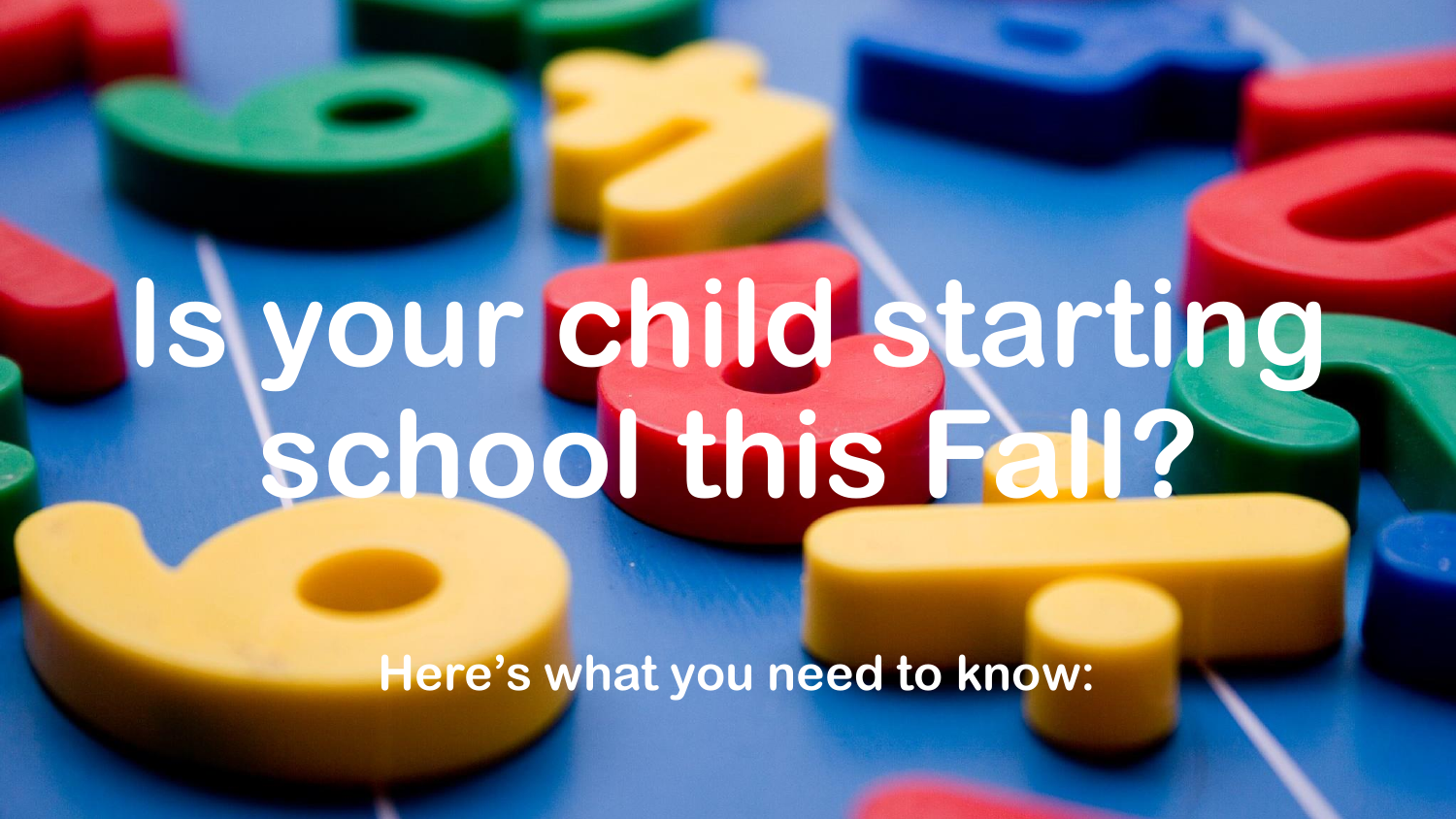

- **Register your child at your local school.**
	- **To find out your local school, visit: [www.sd22.bc.ca,](http://www.sd22.bc.ca/) then select School Locator, from the top menu.**
- **Make sure vaccinations are up to date.**
	- **Visit the local Interior Health office to find out what your child needs and to book an appointment. 1440 14 Street / 250-549-5721**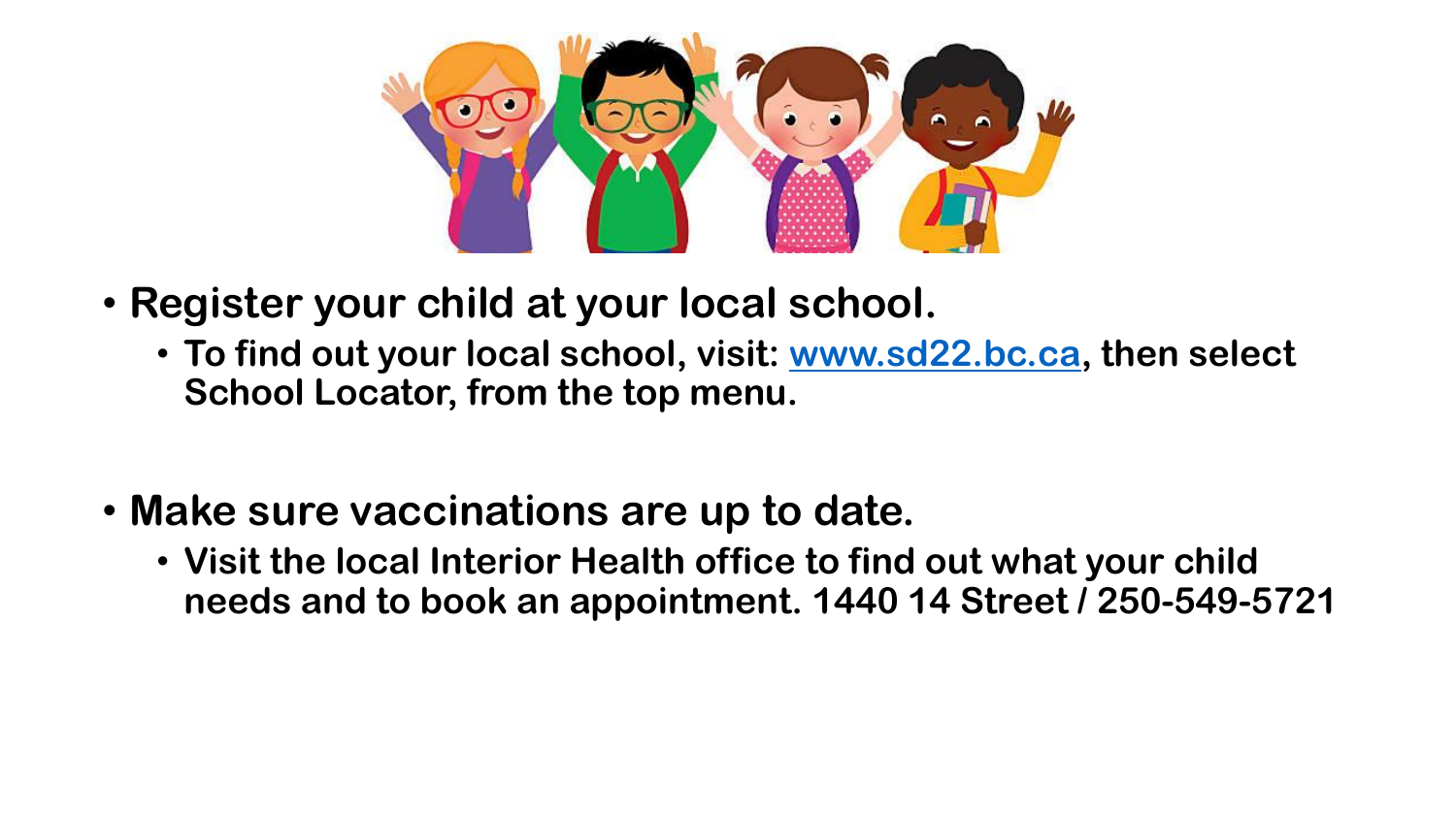# **What do I put in my Child's Backpack?**

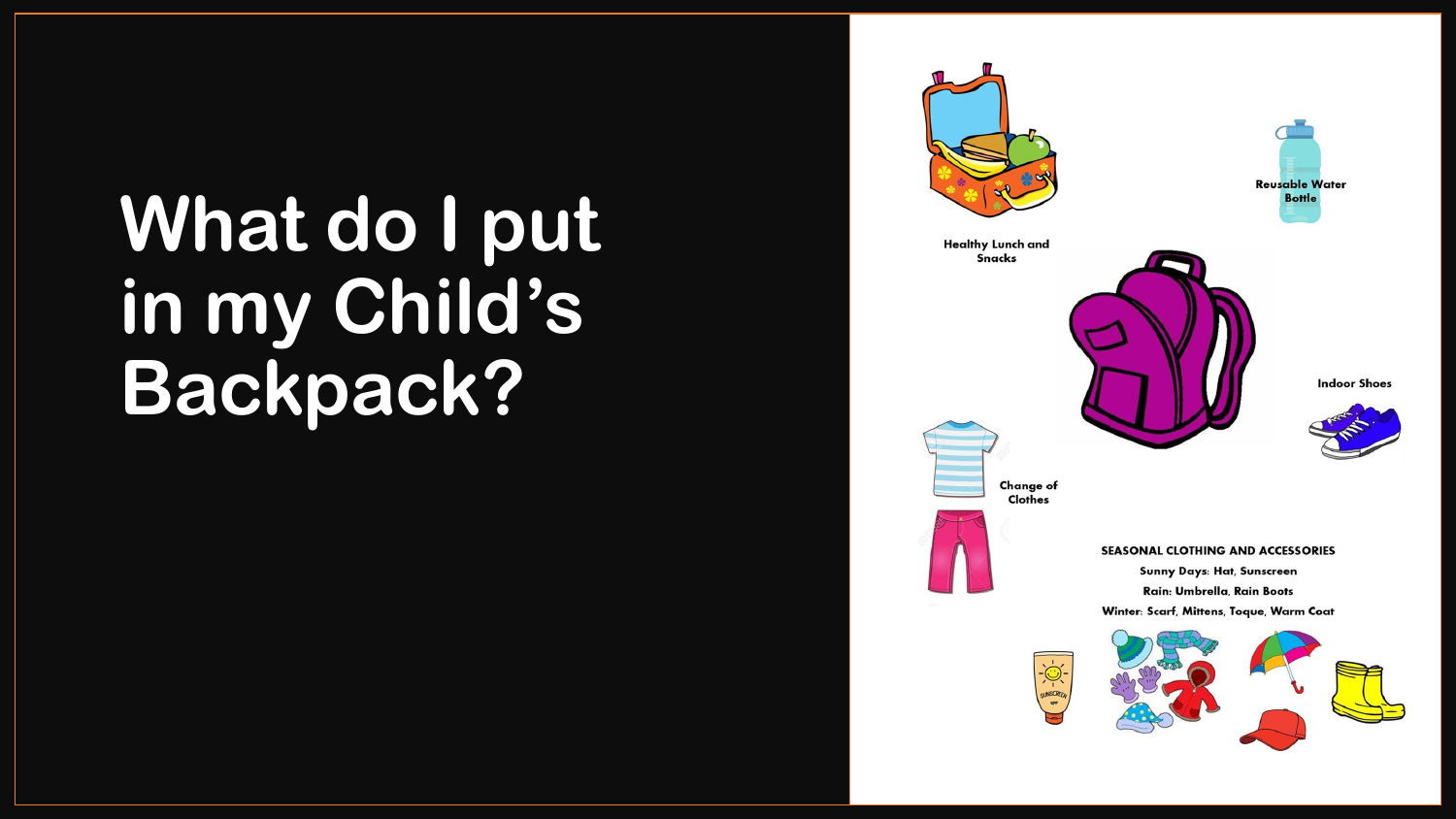

**What are Healthy Lunches and Snacks for School?**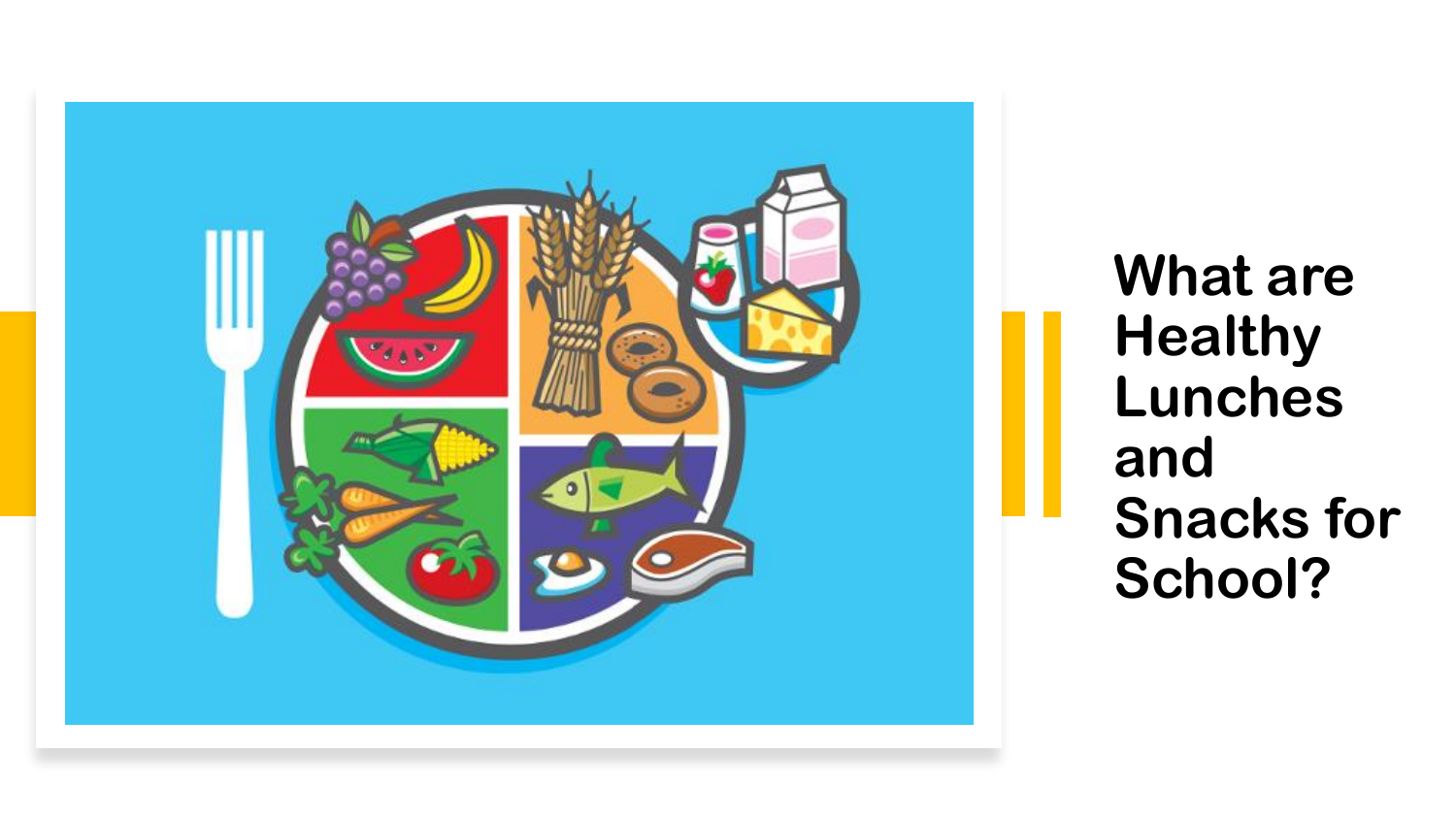## **Healthy Ideas to Try!**

#### **Snacks**

- **Fruit – grapes, banana, orange or apple with cheese or seed butter**
- **Vegetables – carrot, celery, cucumber, peppers with humus or bean dip**
- **Muffin – use whole grains and add vegetables like zucchini**
- **Taco Chips or Crackers with Salsa, Sour Cream or Guacamole**

#### **Lunches**

- **Sandwich – whole grain breads or wraps with vegetables and a choice of protein like meat, tofu, lentils or eggs**
- **Leftovers from dinner – stir fry, pasta, quinoa, chili**
- **Yogurt with fruit, seeds and granola**
- **Add a small milk or fruit/vegetable smoothie**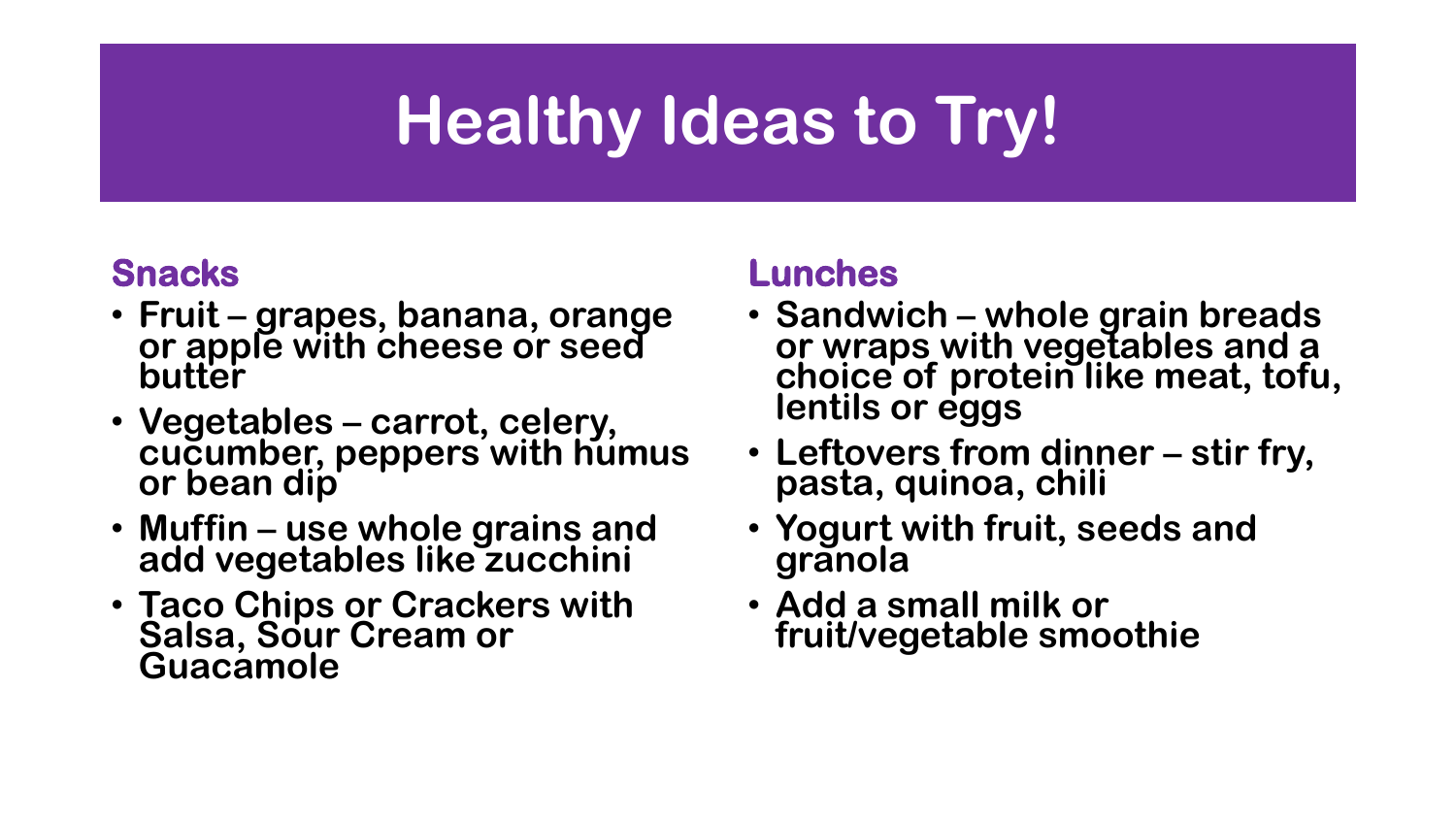### **Reminders!**

**Make sure to keep your lunch cool with an ice pack. If you're packing something hot, put it in a thermos.**

**Ask your school if they offer a hot lunch program!**

#### **DO NOT PACK ANY NUTS, NUT BUTTERS OR NUT PRODUCTS IN YOUR CHILD'S LUNCH OR SNACKS.**

**For more information on healthy eating at school go to https://food-guide.canada.ca/en/tips-for-healthyeating/school/**